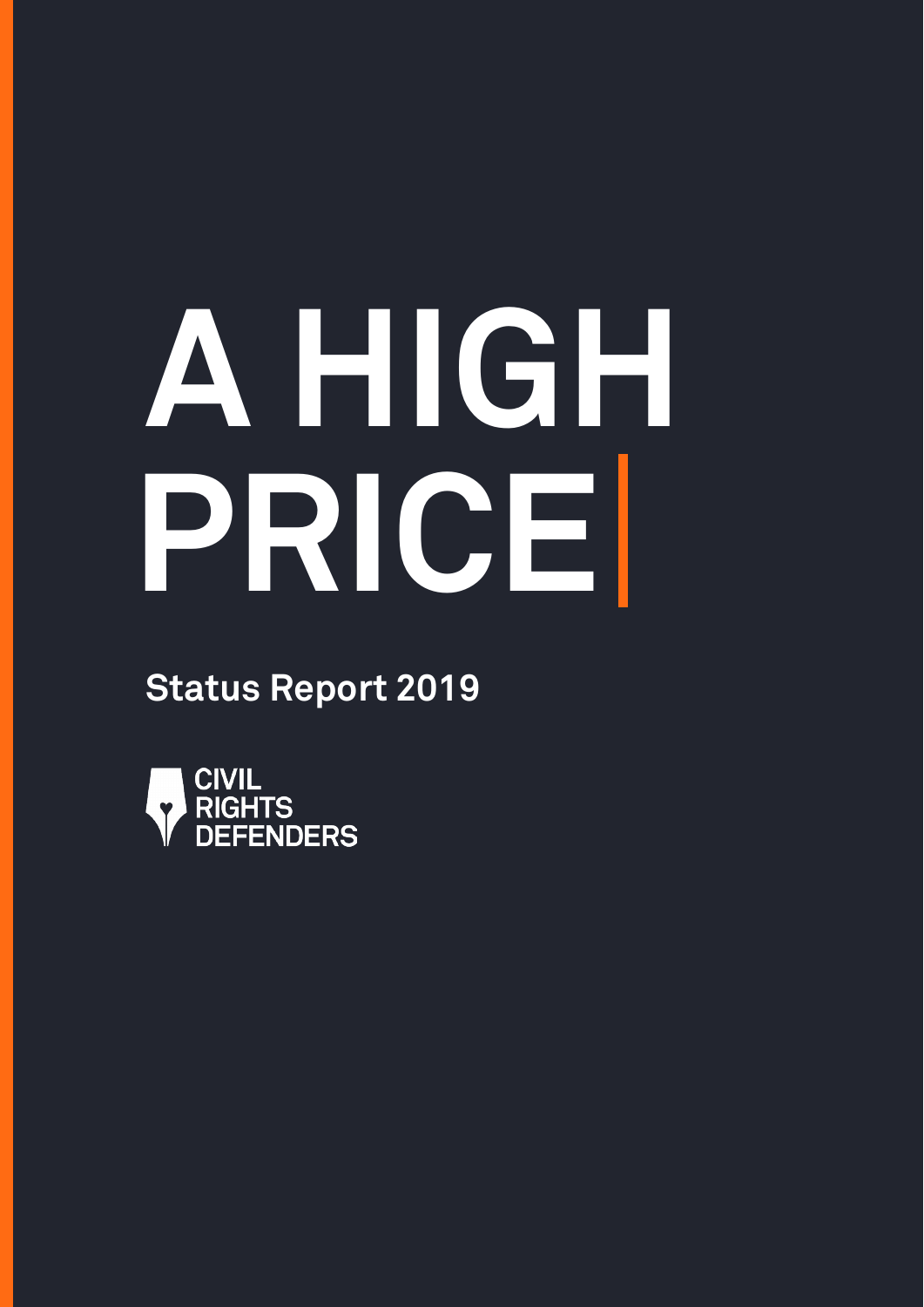# **Table of Contents**

| <b>Introduction</b> | 3. |
|---------------------|----|
| Azerbaijan          | 4. |
| <b>Burma</b>        | 5. |
| <b>Cuba</b>         | 6. |
| <b>Ethiopia</b>     | 7. |
| <b>Turkey</b>       | 8. |

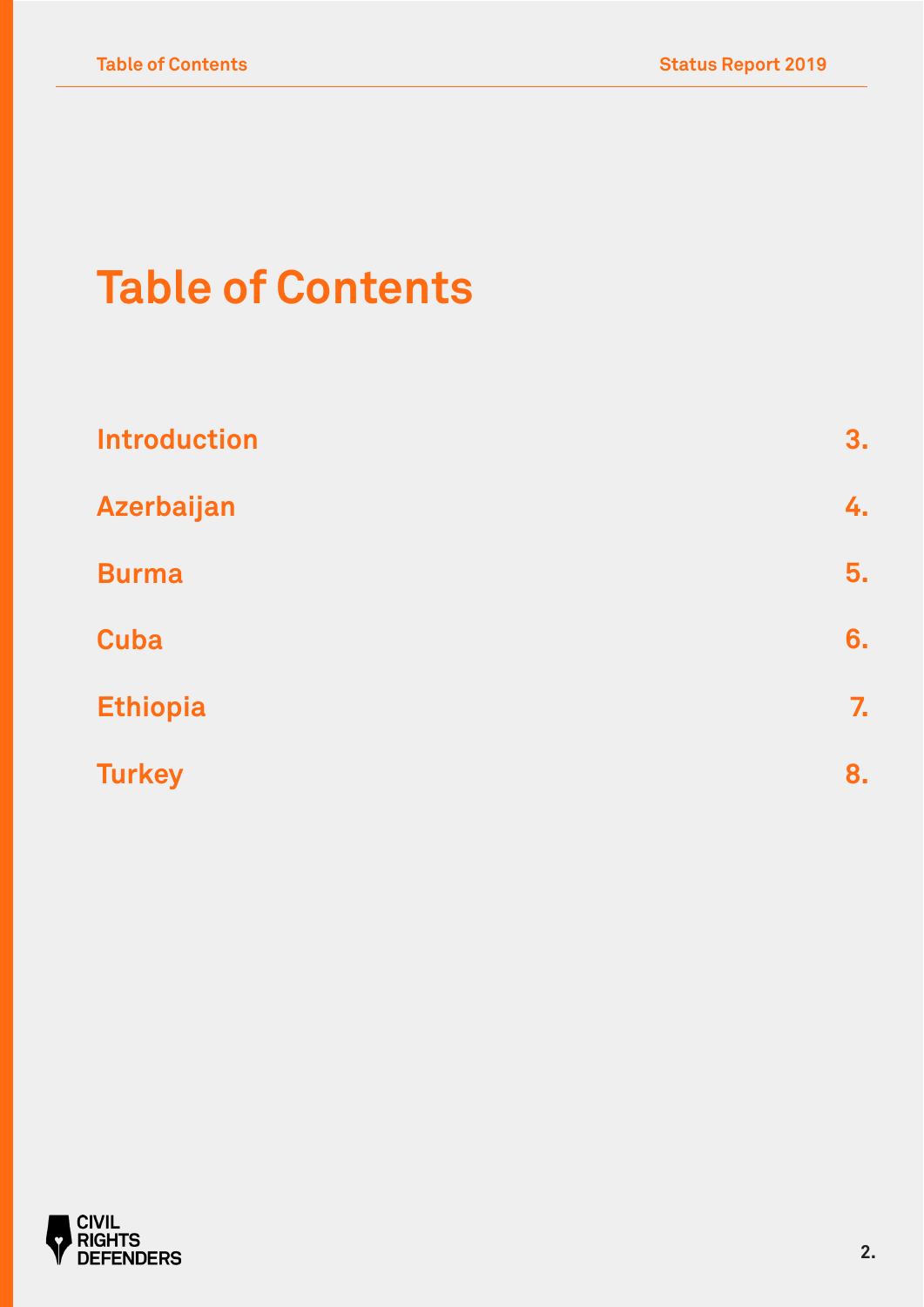## **A High Price for Important Journalism**

Across the globe, an increasing number of states are cracking down on freedom of expression. In many places, it is virtually non-existent. Writing, speaking or in any way expressing opposing views on a given topic entails enormous risks. Threats, persecution, arrest, imprisonment and torture are only a few of the horrors facing those who speak out.

This status report addresses the situation in five countries in which freedom of expression is limited. In it, journalists and human rights defenders will testify to how severe the consequences are. What unites them is the high price they have had to pay for doing their job. Not only have they been arrested, imprisoned and threatened with their life; they have been rejected by their friends and families, slandered and harassed. The consequences of their work and dedication have severely impacted their social lives.

Living in constant fear has pushed journalists and opinion makers toward self-censorship. The silencing of these voices is harmful to a democratic society. We must work together to change this.

Anders L Pettersson Executive Director Civil Rights Defenders

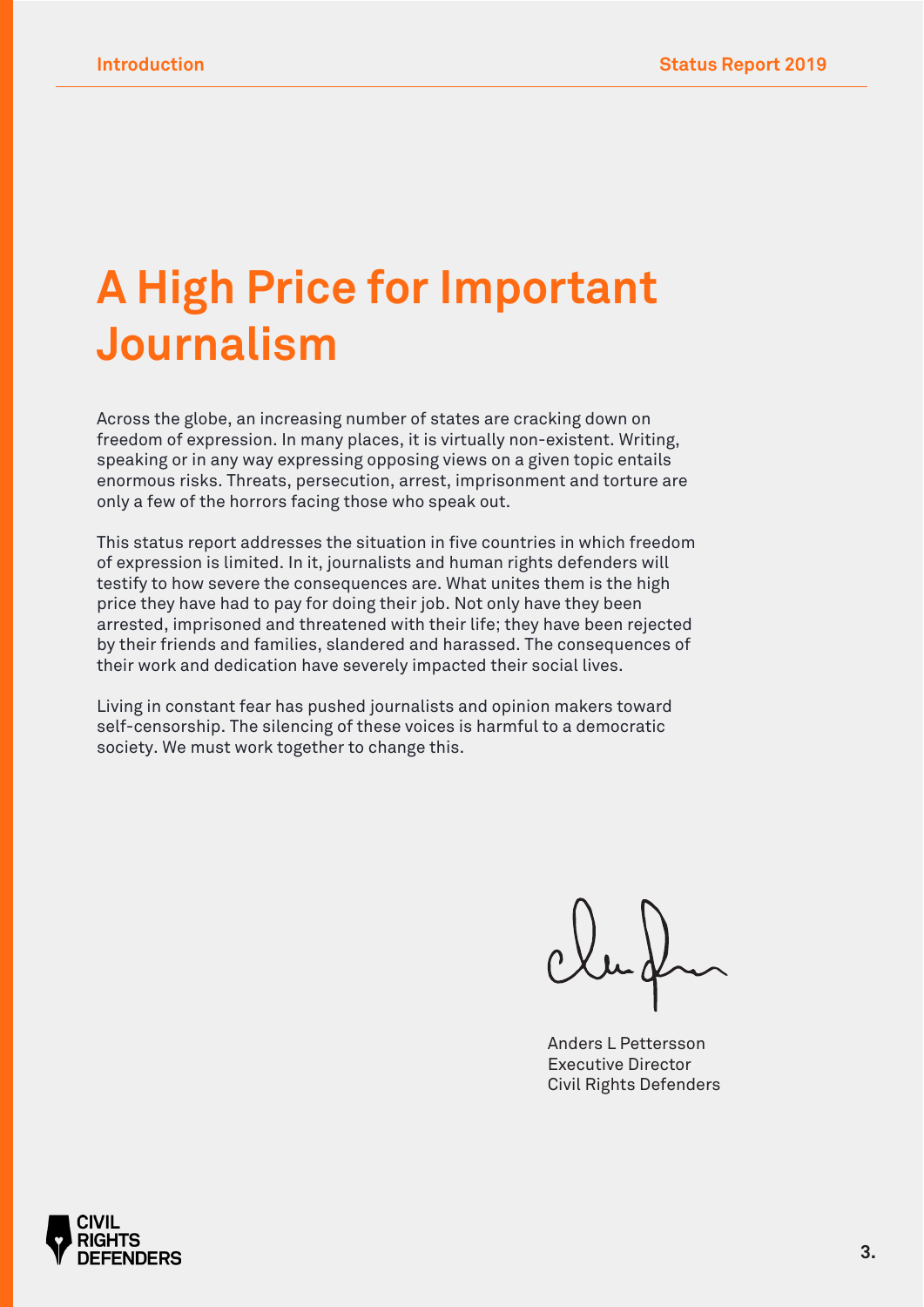## **More Dangerous Than Ever**

To openly report about the situation in Azerbaijan has never been as dangerous as it is right now. The government's control over the media and civil society has increased. As a result, the situation for journalists is becoming more and more dangerous and vulnerable.



## **The Situation in Azerbaijan**

In 2014, plummeting oil prices and governmental concern for the rebellions of the Arabic Spring led to rigorous restrictions on the civil society in Azerbaijan. The state's control over the country tightened and leaders within the civil society leaders were arrested, international organisations were forced out of the country and media that had raised their voice against the government was shut down. Ever since, freedom of expression exists only on social media, partially operated from abroad. Journalists, as well as private individuals, are not allowed to express their opinions on the personal life or finances of the ruling family, the Aliyev's, as well as any negative opinions directed towards the military.



## **Khadija Ismayilova**

Khadija Ismayilova is a prominent investigative journalist from Azerbaijan. She was awarded the Right Livelihood Award in 2017 but was not able to receive it in Stockholm since the Azerbaijan regime imposed a travel ban on her. Khadija investigates corruption, and in 2014 she took part in exposing the corrupt dealings between TeliaSonera and the Aliyev's. Later that year, she was arrested and imprisoned for 537 days before finally being released on probation.



**In Azerbaijan, there is no massmedia that is not controlled by the regime.**

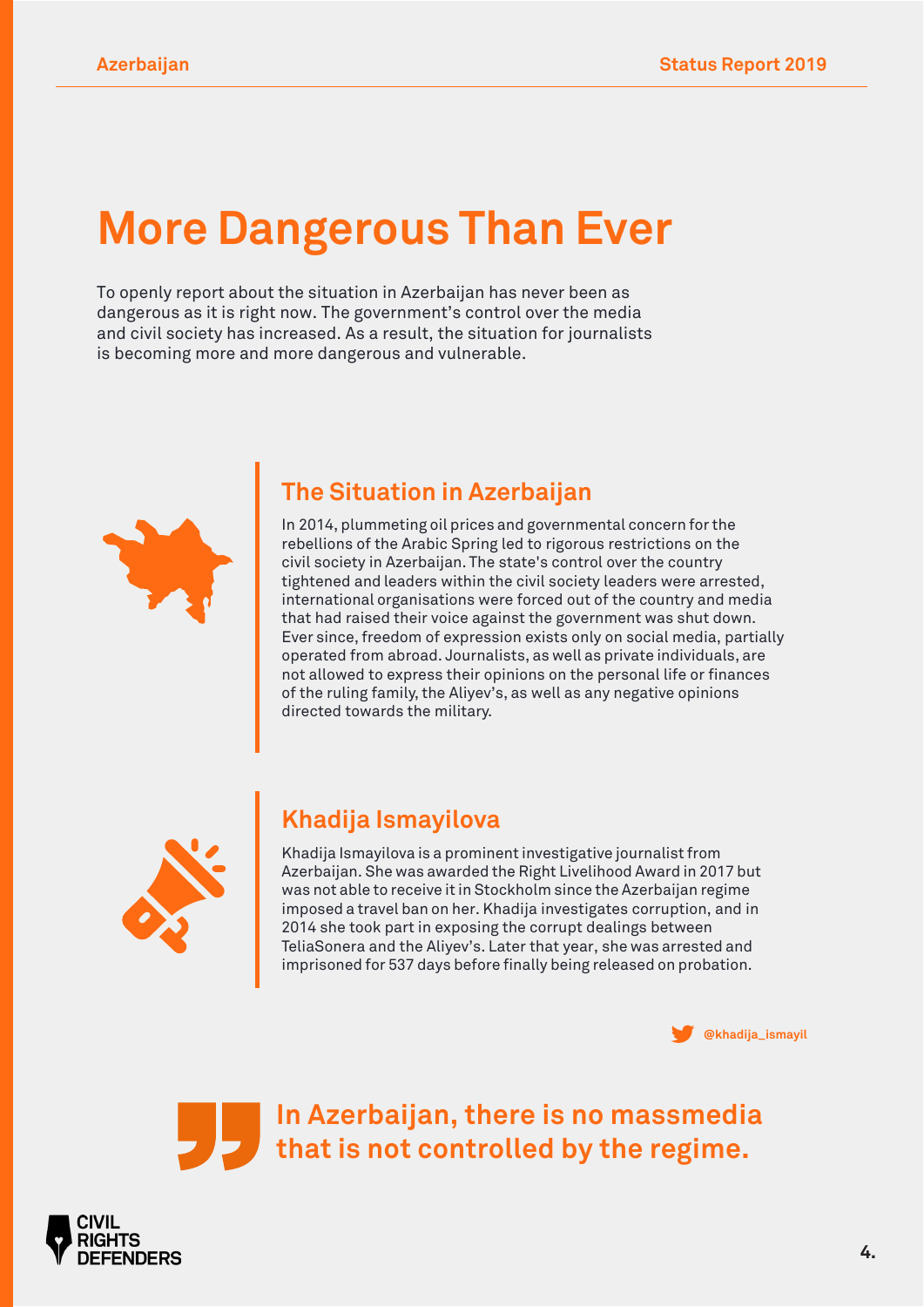# **Under Military Control**

Despite the transition from a military to a civilian government in 2016 and the promises of democratic reform, the Burmese military retains control of the country. Human rights defenders are increasingly subjected to arrests and other attempts to silence their voices.



#### **The Situation in Burma**

The hopes of increased freedom of the press were shattered to pieces as two Reuters reporters were imprisoned in 2017, convicted of violating laws of state secrecy. Journalists and editors testify that their reporting often results in trials, arrests and censorship. Articles and social media posts about the military are met with slander charges. In October 2019, five young members of the satirical poetry group Peacock Generation were sentenced to one year in prison for "undermining the military" in one of their theatre performances.



#### **Esther Htu San**

Journalist Esther Htu San, born and raised in Kachin State, is the author of the world's most expensive article, to be found behind the paywall in our campaign. Esther has been a correspondent for the Associated Press, AP, since 2013. In 2016, she was awarded the Pulitzer Prize for her reports on human trafficking and slavery in the South Asian seafood industry. A year later, she was forced to flee her country due to repeated threats as a result of her revealing report on the Burmese government's treatment of minority groups such as the Rohingya people.



**During the first six months of 2019, eleven journalists and editors were prosecuted on eight different charges due to their journalistic efforts.**

**\*According to Athan, a burma activist organisation fighting for freedom of speech.**

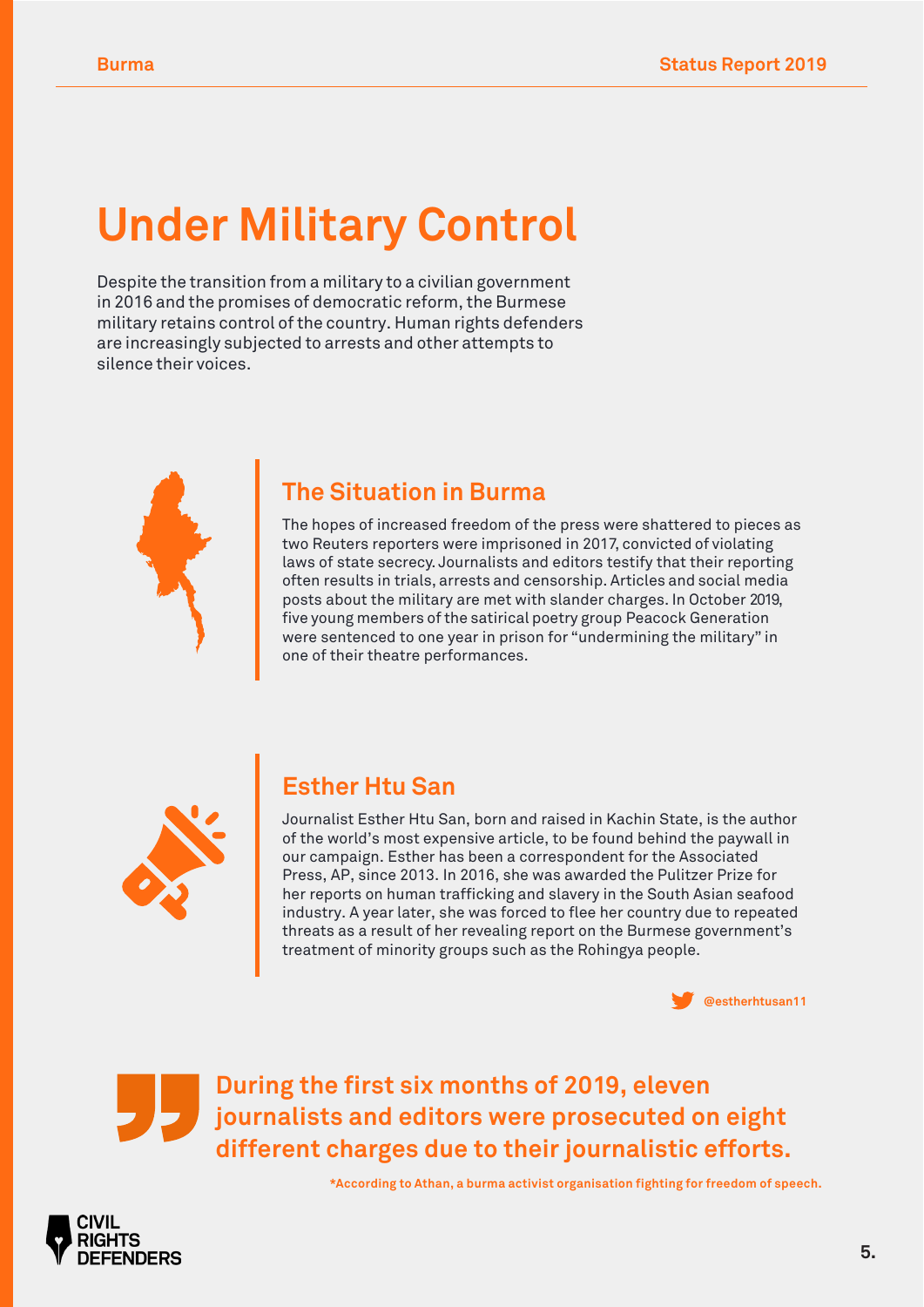## **The Country Where Time Stands Still**

Since the 1960s, freedom of expression in Cuba has been severely limited. The country lacks both the legal and the practical tools required for people to be able to form opinions on political issues, and it is very difficult for journalists to report on the situation in the country.



## **The Situation in Cuba**

Following the revolution in 1959, the Cuban government consecutively shut down all independent media. For decades, reaching nonpartisan media was essentially impossible. In the past few years, an increasing number of independent media have taken up reporting on the situation by establishing themselves online. However, it is in vain. These media outlets are considered illegal and can therefore not be reached by the Cuban population. In Cuba today, it is impossible to start or establish an independent newspaper, TV channel or radio station by legal means. There is not a single independent organisation or political party in the country. Although the Cuban constitution ensures the population freedom of expression, legislation can still be turned against those who criticise the government. Therefore, raising your voice in Cuba is risky.



#### **María Elena Mir Marrero**

María Elena Mir Marrero is a human rights defender who has been fighting for freedom of expression and association in Cuba for many years. She is the leader of a movement working for democratisation. Because of her commitment, she has been arrested several times, banned from leaving the country and repeatedly threatened and harassed. In September 2019, the police broke into her home and seized all her valuables.

**The only national Cuban newspaper is also the official organ of the Communist Party.**

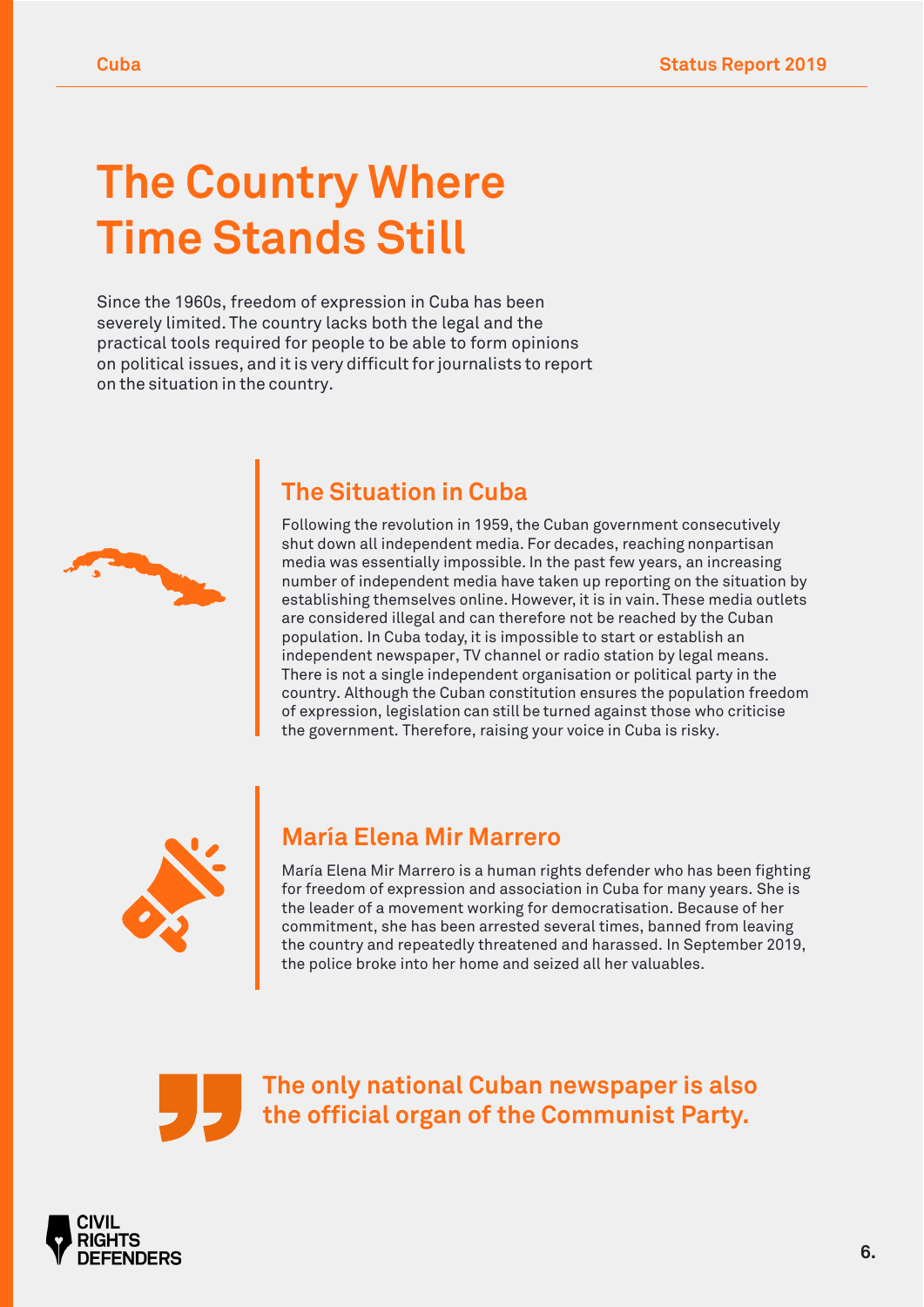## **A Critical Situation**

Ethiopia is facing major challenges. Despite recent years' positive changes to improve a critical situation for journalists and opinion makers in the country, the situation is still very uncertain.



### **The Situation in Ethiopia**

For decades, Ethiopia has been one of the countries with the highest number of imprisoned journalists, with many domestic journalists living in exile. In 2018, the country initiated reforms to increase the freedom of expression and media. By releasing journalists, giving amnesty to those previously convicted and to banned media, Ethiopia managed to improve their score on the 2019 Global Freedom Index.

But the reforms are facing major challenges. On one hand, online and offline media is overflowing with hate speech promoting ethnic tensions and violence. On the other hand, the state is starting to arrest journalists and threaten media. In many parts of the country, the fragile security situation poses a serious threat to the freedom of expression.



## **Befekadu Hailu Techanie**

Befekadu Hailu Techanie is an Ethiopian journalist and award-winning human rights defender. As a founding member of the blog collective Zone 9, he was imprisoned for more than a year, falsely accused of terrorism. Since his release, Befekadu has continued his activism and journalism, including being the leader of a human rights group in Ethiopia.



**At least four journalists were imprisoned in Ethiopia in the beginning of 2019.**